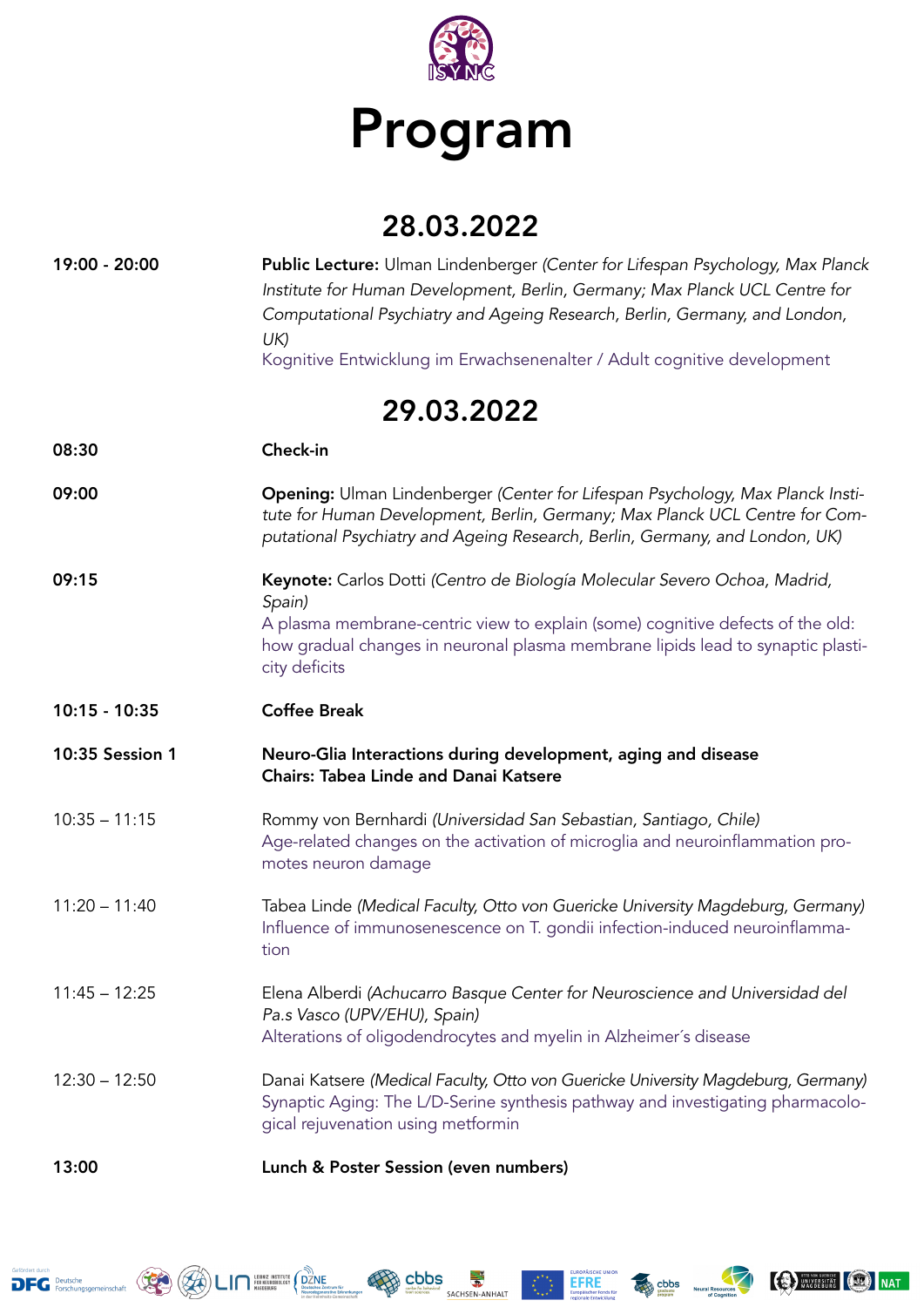

| 13:45 Session 2 | Brain resilience in aging and disease<br>Chairs: Jana Schulze and Hadi Mirzapourdelavar                                                                                                                                                   |
|-----------------|-------------------------------------------------------------------------------------------------------------------------------------------------------------------------------------------------------------------------------------------|
| $13:45 - 14:25$ | Saul Villeda (University of California San Francisco, School of Medicine, San Fran-<br>cisco, USA)<br>Systemic Mechanisms of Brain Rejuvenation                                                                                           |
| $14:30 - 14:50$ | Jana Schulze (Leibniz Institute for Neurobiology, Magdeburg, Germany)<br>Effects of enriched environment on learning and memory in aged brevican and<br>neurocan double knock-out mice                                                    |
| $14:55 - 15:35$ | Aleksandra Deczkowska (Institut Pasteur, Paris, France)<br>Blood-cerebrospinal fluid barrier in maintenance and aging of the brain                                                                                                        |
| $15:40 - 16:00$ | Hadi Mirzapourdelavar (German Center for Neurodegenerative Diseases, Magde-<br>burg, Germany)<br>Targeting the extracellular matrix in brain aging                                                                                        |
| 16:00           | Coffee Break & Poster Session (even numbers)                                                                                                                                                                                              |
| 17:00 Session 3 | <b>Ageing across species</b><br><b>Chair: Sara Enrile Lacalle</b>                                                                                                                                                                         |
| $17:00 - 17:40$ | Rochelle Buffenstein (Department of Biological Sciences, University of Illinois at<br>Chicago, Chicago, Illinois, USA)<br>Breaking the mol(e)d; a non-traditional animal model of exceptional biogeronto-<br>logical interest             |
| $17:45 - 18:05$ | Miguel Del Angel (Institute of Biology, Otto von Guericke University Magdeburg,<br>Germany)<br>Trehalose administration increases autophagic flux in the dorsal hippocampus of<br>old mice, and produces changes in exploratory behaviour |
| $18:10 - 18:50$ | Janine Kirstein (Department of Cell Biology, University of Bremen, Germany)<br>Chaperone-mediated regulation of the folding and spreading of amyloid proteins                                                                             |
| $18:55 - 19:15$ | Mahsima Khoshneviszadeh (German Center for Neurodegenerative Diseases,<br>Magdeburg, Germany)<br>Studying aging-associated risk factors in rat and mouse models of cerebral small<br>vessel disease                                       |

19:30 Speakers Dinner









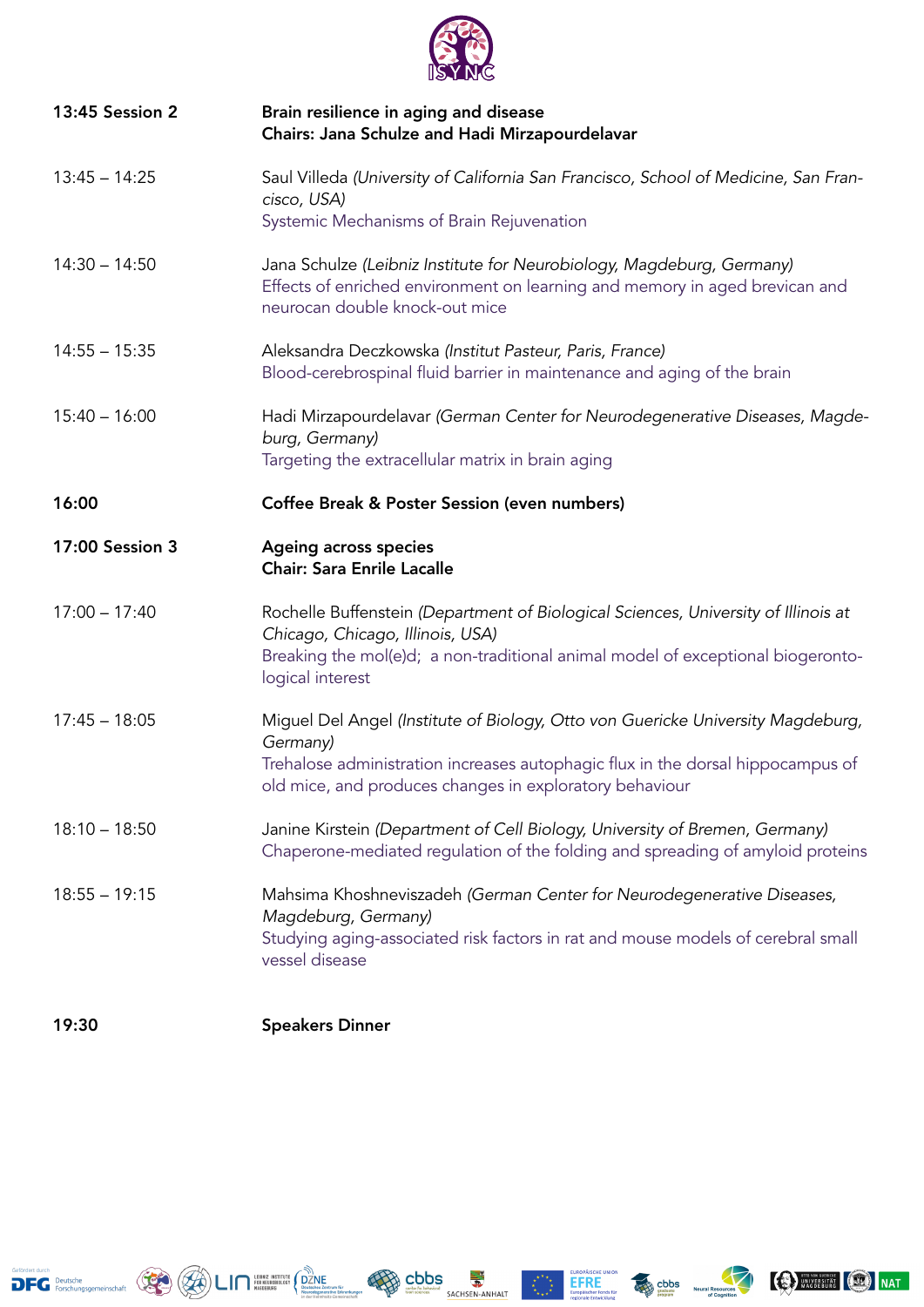

## 30.03.2022

| 09:00           | Welcome                                                                                                                                                                                                                                                                                          |
|-----------------|--------------------------------------------------------------------------------------------------------------------------------------------------------------------------------------------------------------------------------------------------------------------------------------------------|
| 09:15 Session 4 | Neurodegenerative diseases<br>Chair: Alexandre Ryzynski                                                                                                                                                                                                                                          |
| $09:15 - 09:55$ | Pablo Largo Barrientos (VIB-KU Leuven Center for Brain and Disease Research,<br>Belgium)<br>Molecular mechanisms of pathogenic tau at pre-synapses                                                                                                                                               |
| $10:00 - 10:20$ | Eleonora Cuboni (Leibniz Institute for Neurobiology, Magdeburg, Germany)<br>Neddylation at synapses: functional implications for high risk ageing                                                                                                                                                |
| $10:25 - 11:05$ | Sabina Tahirovic (Juvenile Degeneration, German Center for Neurodegenerative<br>Diseases (DZNE), Munich, Germany)<br>Loss of NPC1 enhances phagocytic uptake and impairs lipid trafficking in microg-<br>lia                                                                                     |
| $11:10 - 11:30$ | Sara Enrile Lacalle (Institute of Biology, Otto von Guericke University Magdeburg,<br>Germany)<br>Modelling fragile X-associated neuropsychiatric disorders in an inducible mouse<br>model: Increased anxiety and reduced parvalbumin-positive interneurons                                      |
| 11:30           | Lunch & Poster Session (odd numbers)                                                                                                                                                                                                                                                             |
| 12:30 Session 5 | Neuromodulation during aging<br>Chairs: Katharina Klinger and Maximilian Borgmeyern                                                                                                                                                                                                              |
| $12:30 - 13:10$ | Claudia Cavadas (Neuroendocrinology and Aging Group, CNC - Center for<br>Neuroscience and Cell Biology, University of Coimbra, Portugal)<br>Neuroendocrine strategies in aging and neurodegenerative disease mouse mo-<br>dels                                                                   |
| $13:15 - 13:35$ | Maximilian Borgmeyer (Center for Molecular Neurobiology, University<br>Clinic Hamburg-Eppendorf, Germany)<br>Multiomics of synaptic junctions reveals altered lipid metabolism and signaling<br>following environmental enrichment                                                               |
| $13:40 - 14:00$ | Katharina Klinger (Institute of Biology, Otto von Guericke University Magde-<br>burg, Germany)<br>Maintaining neuroplasticity in healthy ageing: critical role of Neuropeptide Y                                                                                                                 |
| $14:05 - 14:45$ | Anna Rieckmann (Max-Planck-Institute for Social Law and Social Policy, Munich,<br>Germany and Umeå Center for Functional Brain Imaging, Department of Radia-<br>tion Sciences, Umeå University, Sweden)<br>Neurocognitive architecture of the human brain - novel insights from hybrid<br>PET-MR |
| 14:45           | Coffee Break & Poster Session (odd numbers)                                                                                                                                                                                                                                                      |



obbs **&**